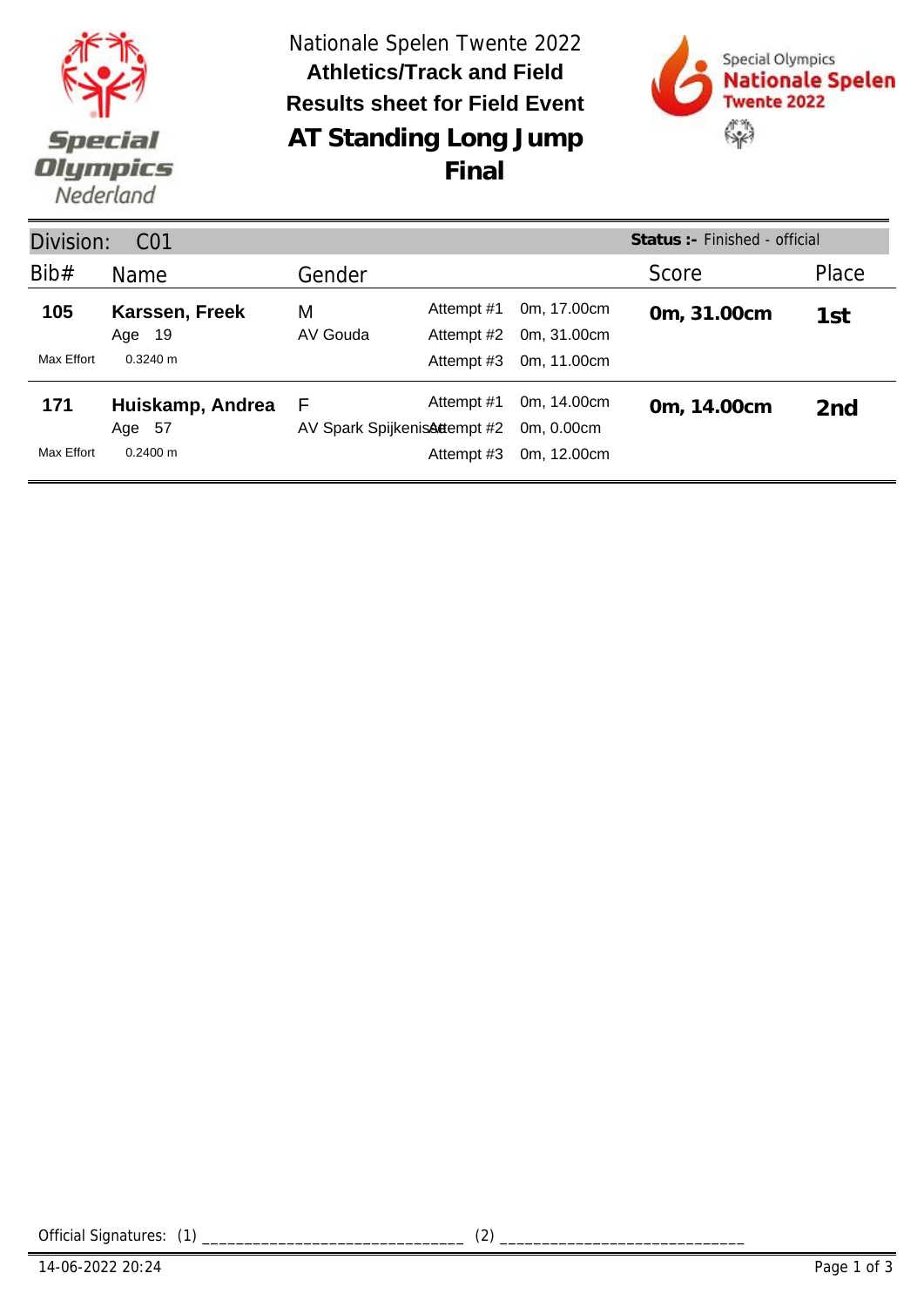

**AT Standing Long Jump** Nationale Spelen Twente 2022 **Results sheet for Field Event Athletics/Track and Field Final**



| Division:<br>CO <sub>2</sub> |                                              |                                       |                          |                                           | Status: - Finished - official |                 |
|------------------------------|----------------------------------------------|---------------------------------------|--------------------------|-------------------------------------------|-------------------------------|-----------------|
| Bib#                         | Name                                         | Gender                                |                          |                                           | Score                         | Place           |
| 92                           | Mol, Mark<br>Age 22                          | M<br>AV Edam                          | Attempt #1<br>Attempt #2 | 0m, 62.00cm<br>0m, 98.00cm                | 0m, 98.00cm                   | 1st             |
| Max Effort                   | $0.9360 \; m$                                |                                       | Attempt #3               | 0m, 88.00cm                               |                               |                 |
| 101                          | Kuijk, Mike van<br>Age 33                    | M<br>AV Generaal Micharitiempt #2     | Attempt #1               | 0m, 97.00cm<br>0m, 87.00cm                | 0m, 97.00cm                   | 2 <sub>nd</sub> |
| Max Effort                   | $0.8400 \; m$                                |                                       | Attempt #3               | 0m, 96.00cm                               |                               |                 |
| 263<br>Max Effort            | <b>Strampel, Lauren</b><br>Age 9<br>0.9000 m | F<br>Only Friends Twentsttathepiterk2 | Attempt #1<br>Attempt #3 | 0m, 58.00cm<br>0m, 62.00cm<br>0m, 48.00cm | 0m, 62.00cm                   | 3rd             |

Official Signatures: (1) \_\_\_\_\_\_\_\_\_\_\_\_\_\_\_\_\_\_\_\_\_\_\_\_\_\_\_\_\_\_\_ (2) \_\_\_\_\_\_\_\_\_\_\_\_\_\_\_\_\_\_\_\_\_\_\_\_\_\_\_\_\_